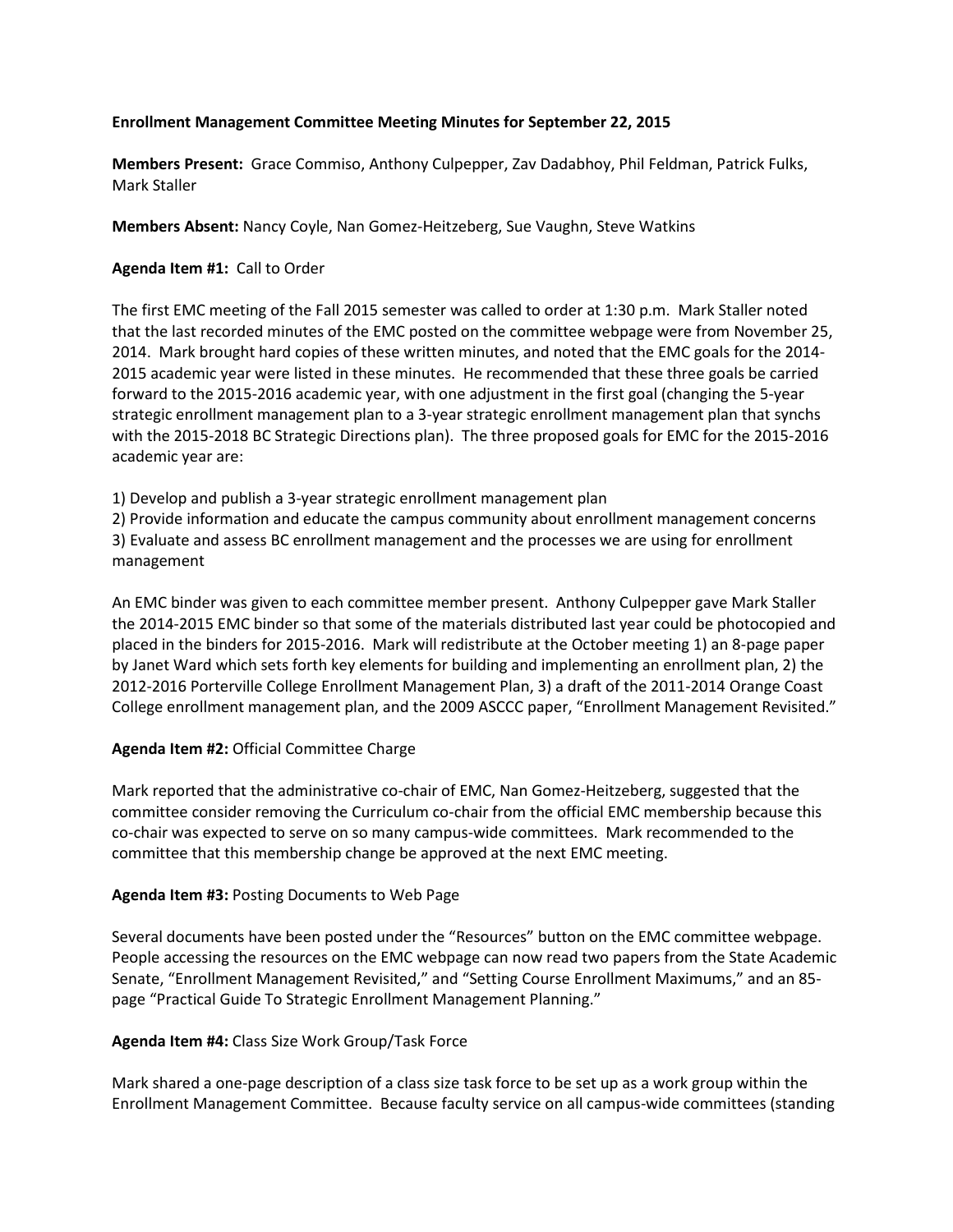or ad hoc) must be approved by the Academic Senate, this task force description was shared at the last Academic Senate meeting. After Academic Senate approval, a call for people to serve on this task force will go out campus wide.

Proposed membership for the task force includes the EMC co-chairs, a Facilities representative, a Safety representative, a CCA representative, a Student Success representative, a student representative, a classified representative, and faculty representatives. The proposed length for the task force is this academic year. This ad hoc campus-wide committee would have four goals:

1) The task force will methodically gather and answer questions about class size issues (minimum and maximum class sizes, maximum occupancy load limits, classroom population density, effects of class size on student retention and success, the process for determining class sizes, the reasons class sizes are increased or decreased, etc.), and we will post answers to these questions on the EMC webpage or other appropriate places.

2) As the task force gathers information and attempts to provide solid answers to class size questions, we anticipate that we may discover problems or issues that need to be addressed swiftly. Our second goal is to route any pressing class size issues or problems to the appropriate person or group.

3) The task force will gather and analyze data strands related to class size and maximum occupancy loads, student retention and success rates, disproportionate impacts on student populations, etc.

4) Finally, at the end of the year, after gathering evidence and information related to class size issues on the BC campus, the task force may want to provide some recommendations to the appropriate campus bodies.

Patrick Fulks expressed concern that the class size task force might detract attention away from the first goal of the EMC committee, to develop and publish an enrollment management plan. Mark Staller responded that task force membership is voluntary, and that the task force work would help EMC to accomplish its second goal, to provide information and educate the campus community about enrollment management concerns.

# **Agenda Item #5:** EMC 2015-2016 Committee Work Timeline

The committee agreed that a reasonable goal would be to have a draft enrollment management plan completed by March 2016. This plan could have a very general shell or scaffolding, and it could then be sent out for campus-wide input and feedback.

# **Agenda Item #6:** Summer Enrollment Management Conference

Anthony Culpepper and Zav Dadabhoy reported out to the committee their impressions of an Enrollment Management conference which they attended during the summer. The primary presenter was a dynamic speaker from Golden West College in Huntington Beach. The speaker presented the Golden West College enrollment management plan and the enrollment management data and principles this plan incorporated.